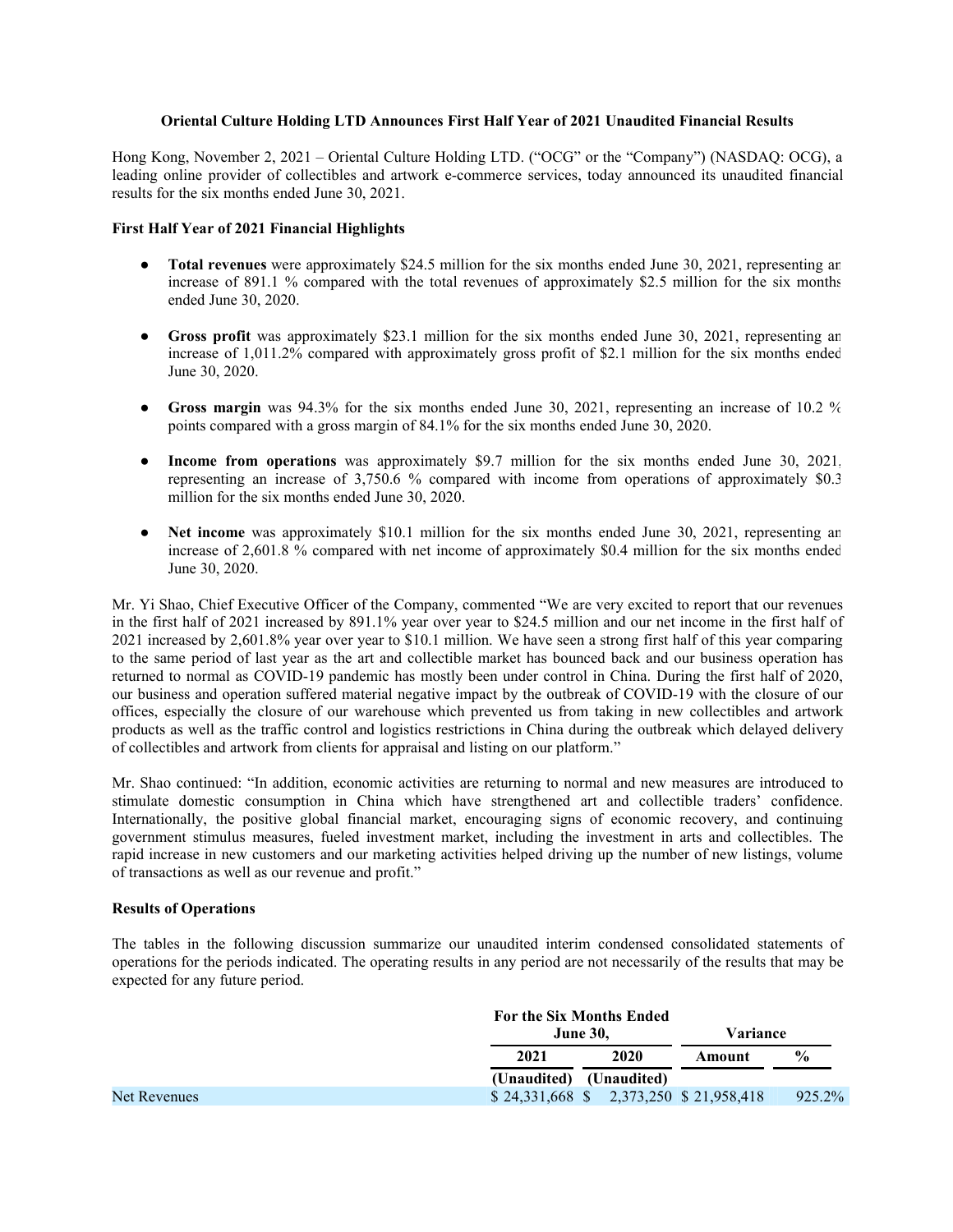| Net Revenues – related parties                                                | 129,071          | 94.713             | 34,358       | 36.3%      |
|-------------------------------------------------------------------------------|------------------|--------------------|--------------|------------|
| Cost of revenues                                                              | (1,397,828)      | (392, 424)         | (1,005,404)  | 256.2%     |
| Gross profit                                                                  | 23,062,911       | 2,075,539          | 20,987,372   | 1011.2%    |
| Operating expenses                                                            | (13, 339, 262)   | (1,823,019)        | (11,516,243) | 631.7%     |
| Income from operations                                                        | 9,723,649        | 252,520            | 9,471,129    | 3,750.6%   |
| Other income                                                                  | 356,504          | 120,567            | 235,937      | 195.7%     |
| Income before income taxes                                                    | 10,080,153       | 373,087            | 9,707,066    | 2,601.8%   |
| Provision for income taxes                                                    |                  |                    |              |            |
| Net income                                                                    | 10,080,153       | 373,087            | 9,707,066    | 2,601.8%   |
| Foreign currency translation adjustment                                       | (69, 596)        | (177, 875)         | 108,279      | $(60.9)\%$ |
| Comprehensive income                                                          | $$10,010,557$ \$ | 195,212            | 9,815,345    | 5,028.0%   |
| Weighted average number of ordinary shares outstanding –<br>basic and diluted | 20,444,712       | 15,190,000         | 5,254,712    | 34.6%      |
| Basic and diluted earnings per share                                          | 0.49 S           | $0.02 \text{ }$ \$ | 0.47         | 907.4%     |

# *Revenues:*

The following table sets forth the principal components of our net revenues by amounts and percentages of our net revenues for the periods indicated:

|                               |                     | For the Six Months Ended June 30, |                     | Variance      |              |               |
|-------------------------------|---------------------|-----------------------------------|---------------------|---------------|--------------|---------------|
|                               | 2021<br>(Unaudited) |                                   | 2020<br>(Unaudited) |               | Amount       | $\frac{6}{9}$ |
|                               |                     |                                   |                     |               |              |               |
|                               | <b>Revenues</b>     | $\frac{6}{9}$                     | <b>Revenues</b>     | $\frac{6}{9}$ |              |               |
| Listing services fees $(1)$   | \$4,487,953         | 18.3                              | 466,668<br>-S       | 18.9          | \$4,021,285  | 861.7%        |
| Transaction fee (2)           | 16,265,107          | 66.5                              | 353,532             | 54.8          | 14,911,575   | 1101.7%       |
| Marketing service fees (3)    | 3,416,630           | 14.0                              | 387,407             | 15.7          | 3,029,223    | 781.9%        |
| Other revenues $(4)^*$        | 291,049             | 1.2                               | 260,356             | 10.6          | 30.694       | 11.8%         |
| Total operating revenues, net | \$24,460,739        | 100.0                             | \$2,467,963         | 100.0         | \$21,992,776 | 891.1%        |
|                               |                     |                                   |                     |               |              |               |

Including \$129,071 and \$94,713 from related parties for the six months ended June 30, 2021 and 2020, respectively

*(1) Listing service fees*: Our performance obligation is to provide listing on our platform. Listing service fees are calculated based on a percentage of the listing value of collectibles and artwork. Listing value is the total offering price of the collectible, artwork or commodities when the ownership units are initially listed on our trading platform. We utilize an appraised value as a basis to determine the appropriate listing value for each piece of collectible or artwork, or portfolio of collectibles or artwork or commodities. In general, listing service fees are recognized upon completion of our performance obligation. Our standard listing fees range from 2.3% to 5.3% for artwork and collectibles and  $1\%$  to 6% for commodities of the initial listing value, the rate is dependent on the type of listings and is negotiated on a case by case basis. The average listing period is around three months.

Total listing service fees increased by approximately \$4.0 million or 861.7% from \$466,668 for the six months ended June 30, 2020 to \$4,487,953 for the same period in 2021. The increase was due to large amount of newly listed artwork and collectibles which increased in the listing value and listing service fees. The number of types in collectibles/artwork and commodities were successfully listed on our platforms increased from 25 for the six months ended June 30, 2020 to approximately 187 for the six months ended June 30, 2021. Our total listing value of listed collectible/artwork increased from approximately \$0.4 billion during the six months ended June 30, 2020 to approximately \$1.8 billion for the same period in 2021.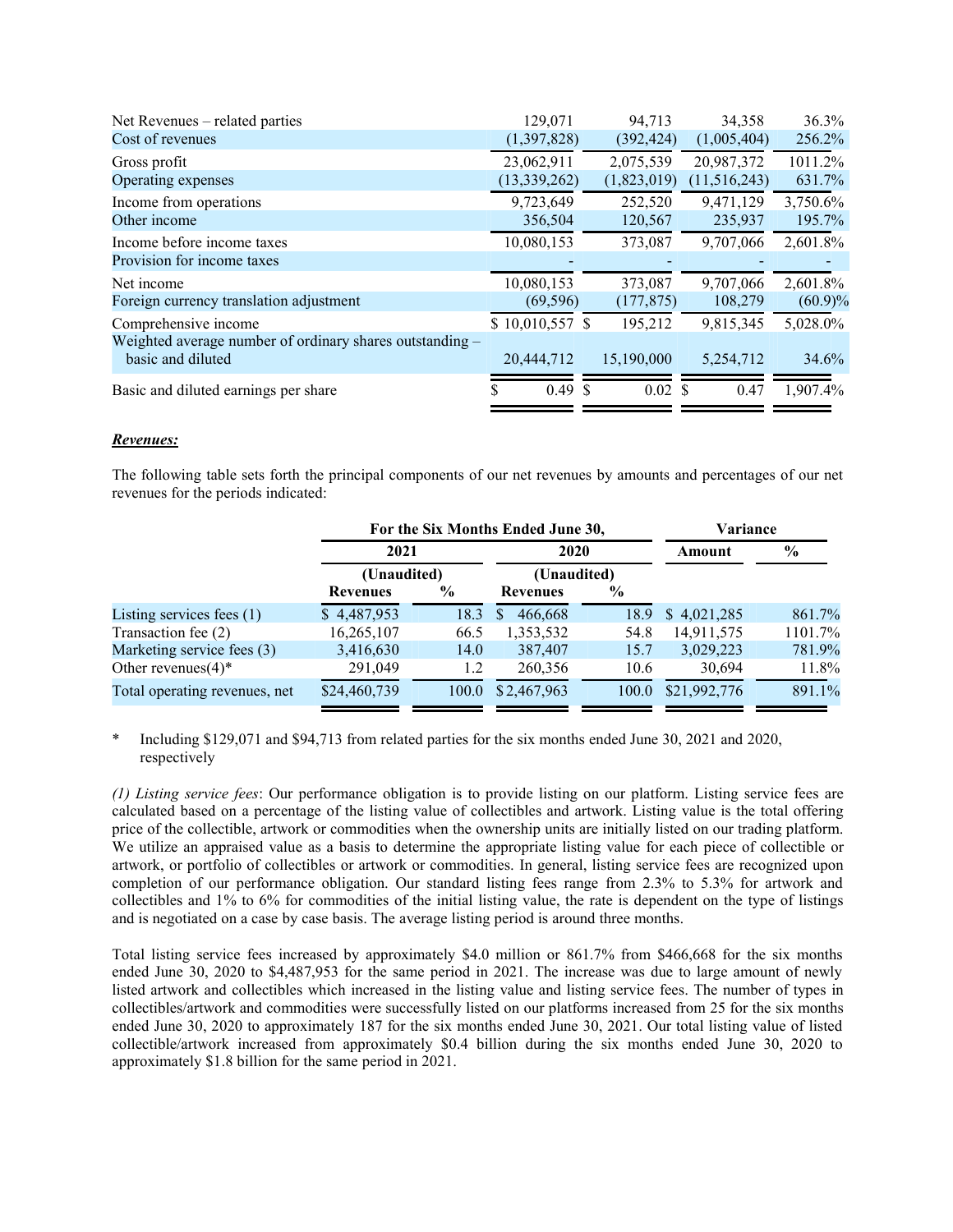*(2) Transaction fee revenue*: Transaction fee revenue is generally calculated based on the transaction value of collectibles or artwork per transaction for our services to facilitate the trading transactions. Transaction value is the dollar amount of the purchase and sale of the ownership units of the collectibles or artwork after they are listed on our platform. We typically charge from 0.15% to 0.3% of the transaction value per transaction from both the purchase and sale side of the transaction resulting in an aggregate of 0.3% to 0.6% of total transaction value. Sometimes, we charge a predetermined transaction rate, which is negotiated on a case by case basis, for selected traders with specific large transactions. Transaction fee revenue also includes predetermined monthly transaction fees, which are negotiated case by case for selected traders with high trading volume, and is recognized and earned over the specified service period.

Total transaction fee revenue increased by approximately \$14.9 million or 1,101.7% from \$1,353,532 for the six months ended June 30, 2020 to \$16,265,107 for the same period in 2021. The increase was primarily due to the increasing number of traders that participated in trading on the platform as our customers and potential customers increased their expenditures and investment because of recovering economic activities from the pandemic in China. Our active traders increased from 27,020 for the six months ended June 30, 2020 to 116,709 active traders for the six months ended June 30, 2021. The increase in active trader led to increase in number of transactions. Our number of transactions increased from approximately 16.8 million for the six months ended June 30, 2020 to approximately 94.5 million for the same period in 2021. During the six months ended June 30, 2021 and 2020, total transaction value amounted to approximately \$10.8 billion and \$847 million respectively. Our current system could support up to 120,000 active traders with over one billion transactions.

*(3) Marketing service fees*: Marketing service fee revenue isa fee that we charge for promoting and marketing our customers' collectibles orartwork. The services include assisting our customers in connection with their listings and trading of their collectibles/artwork on our platform, which mainly include consulting and supporting services of the marketability for the collectibles/artwork; assessing their market value and market acceptance for the collectibles/artwork; and assisting in the application and legal protection required for the customers' collectibles/artwork to be approved for listing on our platform. For marketing service contracts in which the related performance obligations can be completed within a short period of time, the Company recognizes the related revenue upon the completion of its performance obligations.

Marketing service agreements also includes providing promotion services for customers' items as where to place ads on well-known cultural and/or art exchange websites in China, to provide online and offline marketing services including cooperation with auction houses and participate in industry-related exhibitions and fairs. The marketing service fees are charged on various fixed fee basis, which are based on the type of the listing session that the customer applies for and whether the customer has listed and sold its collectible on other platforms before, and they were not tied to the type or value of the underlying collectible/artwork. Marketing service contracts and fees are recognized upon the completion of all performance obligations.

Marketing service fees increased by approximately \$3.0 million or 781.9% from \$387,407 for the six months ended June 30, 2020 to \$3,416,631 for the same period in 2021. The increase was due to increase of types of collectibles/ artwork we promoted for customers. During the six months ended June 30, 2021 and 2020, 187 and 25 types of collectibles/artwork were successfully listed on our platforms, of which we promoted 51 and 4 types of newly listed collectibles and artwork for our customers, respectively.

*(4) Other revenues:* Other revenues primarily includes services fees for IT technical support and revenue from termination of a cooperation agreement. IT technical support fee is negotiated on a case by case basis and is recognized when the related services have been performed based on the specific terms of the contract. Total other revenues increased by approximately \$31,000 or 11.8% from \$260,356, including \$94,713 from providing technological services to our related parties for the six months ended June 30, 2020 to \$291,049, including \$129,071 from providing technological services to our related parties for the same period in 2021. In addition, we recognized approximately \$69,000 other revenue when a third party terminated a cooperation agreement with us in developing an online platform for niche market. The deposit with us is recognized as revenue as we have no further obligation under the contract to develop the platform.

# *Cost of Revenues*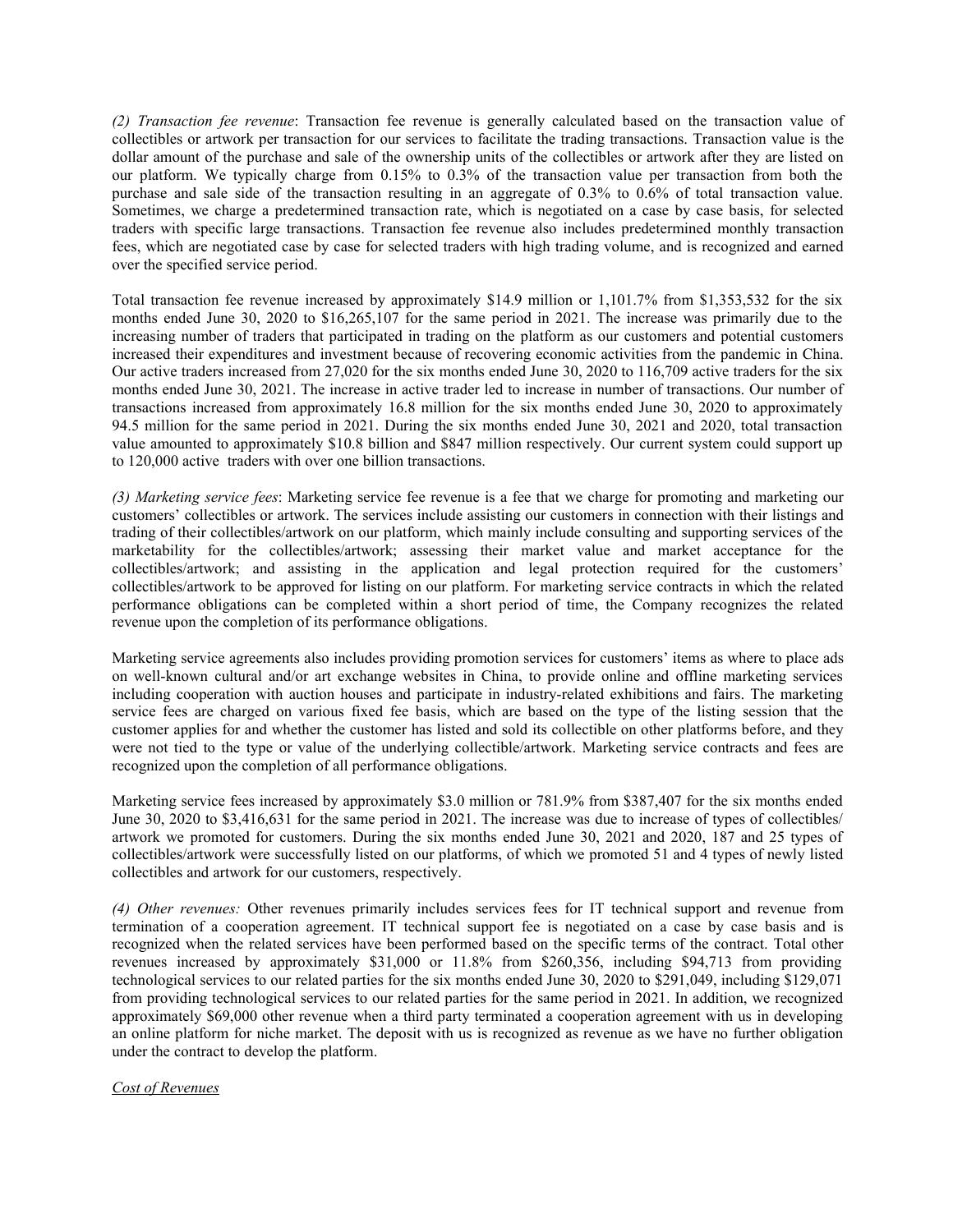Cost of revenues increased by approximately \$1.0 million or 256.2% from \$392,424 for the six months ended June 30, 2020 to \$1,397,828 for the same period in 2021. The increase in costof revenues was primarily due to the increase in storage fees of approximately \$0.5 million due to the increase in the listing value of products. The warehouse storage fees were charged based on certain percentage of listing value of products. The increase in cost of revenues was also due to the increase in salary, cloud services fees and outside service fees for referral of products to the Company of approximately \$0.5 million.

# *Gross Profit*

Gross profit for the six months ended June 30, 2021 and 2020 amounted to \$23,062,911 and \$2,075,539, respectively. Gross profit increased by approximately \$21.0 million or 1011.2%. Gross margin for the six months ended June 30, 2021 and 2020 were 94.3% and 84.1%, respectively. The increase in gross margin was due to increase in higher transaction fee revenue when the cost (mainly salary and cloud services fees) generally did not increase proportionately with the increase in revenue.

# *Selling and Marketing Expenses*

Selling expenses increased by approximately \$9,387,751 or 1,104% from \$850,462 including \$57,935 to related party for the six months ended June 30, 2020 to \$10,238,213 including \$341,952 to related party for the same period in 2021. The increase was primarily due to the increase in marketing expenses of approximately \$8,930,000 as we paid more commission to third parties to get more referral of traders. In addition, advertising expense with Kashi Jinwang Art Purchase E-commerce Co., Ltd.("Jinwang"), a related party, increased about \$0.3 million due primarily to the increase in initial listing value of products advertised. Our marketing expenses was charged based on 1.5% of initial listing value of products advertised on the third party's website. We expect our selling and marketing expenses to increase further as we recover from COVID-19 and we will continue to promote our products listed and getting more referral for traders.

# *General and Administrative Expenses*

Our general and administrative expenses increased by approximately \$2,128,492 or 219% from \$972,557 including \$27,059 to related party for the six months ended June 30, 2020 to \$3,101,049 including \$78,716 to related party for the same period in 2021. The increase in our general and administrative expenses was primarily due to the increase in professional fees and consulting fee of approximately \$1.5 million, which included approximately \$0.3 million for professional fees such as legal, audit, insurance and public relations as we became a public company in December 2020. The increase was also due to consulting fee for development for our new business of approximately \$1.2 million including overseas business development and development in digital assets. The rest of the increase came mainly from increase in employee salary/benefits, office rent which totaled approximately \$0.6 million. We expect our general and administrative expenses, including but not limited to, compensation, rent, depreciation and amortization to continue to increase in the foreseeable future as our business grows further.

#### *Other Income*

Total other income increased by approximately \$0.2 million, or 195.7%, from \$120,567 for the six months ended June 30, 2020 to \$356,504 for the same period in 2021. Other income consists mainly of gain from short-term investment, interest income and other income. The increase was mainly due to the receipt of approximately \$0.2 million of government grant for our business development.

#### *Provision for Income Taxes*

Our provision for income taxes amounted to nil for both the six months ended June 30, 2020 and 2021, respectively. We did not have any income taxes due to our preferential tax rate reduction from our profitable variable interest entities (VIEs), which were formed and registered in Kashi in Xinjiang Provence, China and they are not subject to income taxes for 5 years ending in 2023. We also have provided 100% allowance on net operating losses from our VIEs which incurred losses.

#### *Net Income*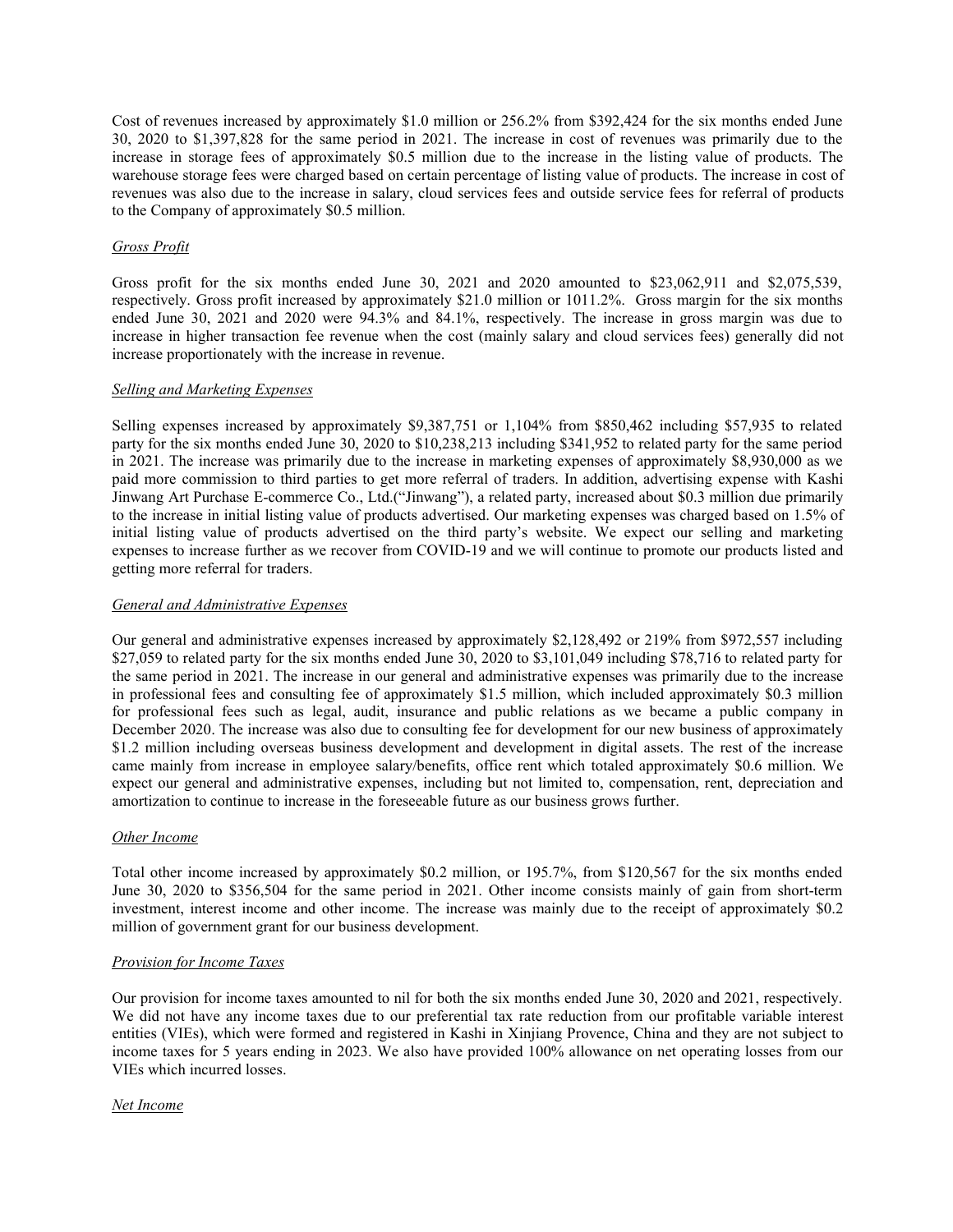Our net income increased by approximately \$9.7 million, or 2,601.8%, from \$373,087 for the six months ended June 30, 2020 to \$10,080,153 for the same period in 2021. Such change was the result of the combination of the changes as discussed above.

#### *Basic and diluted earnings per share*

Basic and diluted earnings per share were \$0.49 and \$0.02 for the six months ended June 30, 2021 and 2020, respectively, representing a 1,907.4% increase.

#### *Cash and cash equivalents, short-term investments*

As of June 30, 2021, we had cash and cash equivalents as well as short-term investments in an aggregate amount of \$45.1 million, compared to \$25.1 million as of December 31, 2020.

#### *Leases*

The Company adopted ASU 2016-02 on January 1, 2021 and recognized operating lease liabilities of approximately \$21,000, with corresponding right-of-use assets of approximately \$23,000 based on the present value of the remaining minimum rental payments for existing operating leases with a remaining term longer than 12 months.

#### **About Oriental Culture Holding LTD**

Oriental Culture Holding LTD is an online provider of collectibles and artwork e-commerce services, which allow collectors, artists, art dealers and owners to access an art and collectibles trading market with a wider range of collectibles and artwork investors. Through its subsidiaries in Hong Kong, the Company provides trading facilitation for individual and institutional customers of all kinds of collectibles, artwork and certain commodities on its online platforms, as well as online and offline integrated marketing, storage and technical maintenance service to customers through its VIE and the subsidiaries of its VIE in China. For more information about the Company, please visit: www.ocgroup.hk.

#### **Safe Harbor Statement**

This press release contains forward-looking statements as defined by the Private Securities Litigation Reform Act of 1995. Forward-looking statements include statements concerning plans, objectives, goals, strategies, future events or performance, and underlying assumptions and other statements that are other than statements of historical facts. When the Company uses words such as "may, "will, "intend," "should," "believe," "expect," "anticipate," "project," "estimate" or similar expressions that do not relate solely to historicalmatters, it is making forward-looking statements. Forward-looking statements are not guarantees of future performance and involve risks and uncertainties that may cause the actual results to differ materially from the Company's expectations discussed in the forward-looking statements. These statements are subject to uncertainties and risks including, but not limited to, the following: the Company's goals and strategies; the Company's future business development; financial condition and results of operations; product and service demand and acceptance; reputation and brand; the impact of competition and pricing; changes in technology; government regulations; fluctuations in general economic and business conditions in China and assumptions underlying or related to any of the foregoing and other risks contained in reports filed by the Company with the SEC. For these reasons, among others, investors are cautioned not to place undue reliance upon any forward-looking statements in this press release. Additional factors are discussed in the Company's filings with the SEC, which are available for review at www.sec.gov. The Company undertakes no obligation to publicly revise these forward-looking statements to reflect events or circumstances that arise after the date hereof.

**For more information, please contact:**

IR Department Email: IR@ocgroup.hk Phone: +852- 21103909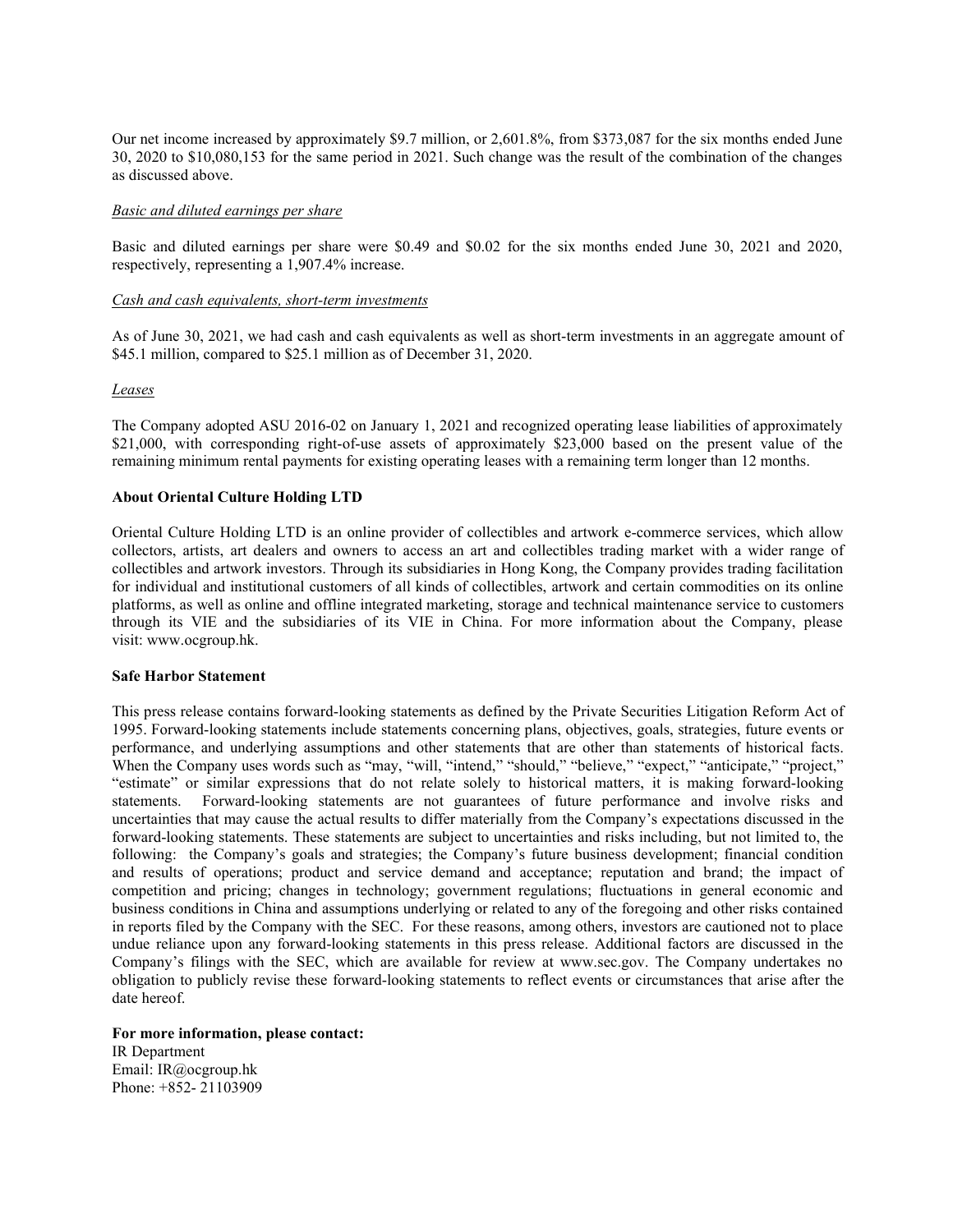# **ORIENTAL CULTURE HOLDING LTD AND SUBSIDIARIES UNAUDITED INTERIM CONDENSED CONSOLIDATED STATEMENTS OF INCOME AND COMPREHENSIVE INCOME**

|                                              | For the Six Months<br><b>Ended</b> |  |  |  |
|----------------------------------------------|------------------------------------|--|--|--|
|                                              | June 30,                           |  |  |  |
|                                              | 2021<br>2020                       |  |  |  |
|                                              | (Unaudited) (Unaudited)            |  |  |  |
| <b>OPERATING REVENUES:</b>                   |                                    |  |  |  |
| Net revenues                                 | \$24,331,668 \$2,373,250           |  |  |  |
| Net revenues - related parties               | 129,071<br>94,713                  |  |  |  |
| Total operating revenues                     | 24,460,739<br>2,467,963            |  |  |  |
| <b>COST OF REVENUES:</b>                     |                                    |  |  |  |
| Cost of revenues                             | (789, 302)<br>(274, 477)           |  |  |  |
| Cost of revenues - related party             | (608, 526)<br>(117, 947)           |  |  |  |
| Total cost of revenues                       | (1,397,828)<br>(392, 424)          |  |  |  |
| <b>GROSS PROFIT</b>                          | 23,062,911<br>2,075,539            |  |  |  |
| <b>OPERATING EXPENSES:</b>                   |                                    |  |  |  |
| Selling and marketing                        | (9,896,261)<br>(792, 527)          |  |  |  |
| Selling and marketing - related party        | (341, 952)<br>(57, 935)            |  |  |  |
| General and administrative                   | (3,022,333)<br>(945, 498)          |  |  |  |
| General and administrative - related parties | (78, 716)<br>(27,059)              |  |  |  |
| Total operating expenses                     | (13, 339, 262)<br>(1,823,019)      |  |  |  |
| <b>INCOME FROM OPERATIONS</b>                | 9,723,649<br>252,520               |  |  |  |
| <b>OTHER INCOME</b>                          |                                    |  |  |  |
| Gain from short-term investment              | 45,466<br>30,445                   |  |  |  |
| Interest income                              | 87,251<br>84,156                   |  |  |  |
| Other income, net                            | 223,787<br>5,966                   |  |  |  |
| Total other income, net                      | 356,504<br>120,567                 |  |  |  |
| <b>INCOME BEFORE INCOME TAXES</b>            | 10,080,153<br>373,087              |  |  |  |
| PROVISION FOR INCOME TAX                     |                                    |  |  |  |
| <b>NET INCOME</b>                            | $$10,080,153$ \$<br>373,087        |  |  |  |
|                                              |                                    |  |  |  |
| OTHER COMPREHENSIVE LOSS                     |                                    |  |  |  |
| Foreign currency translation adjustment      | (69, 596)<br>(177, 875)            |  |  |  |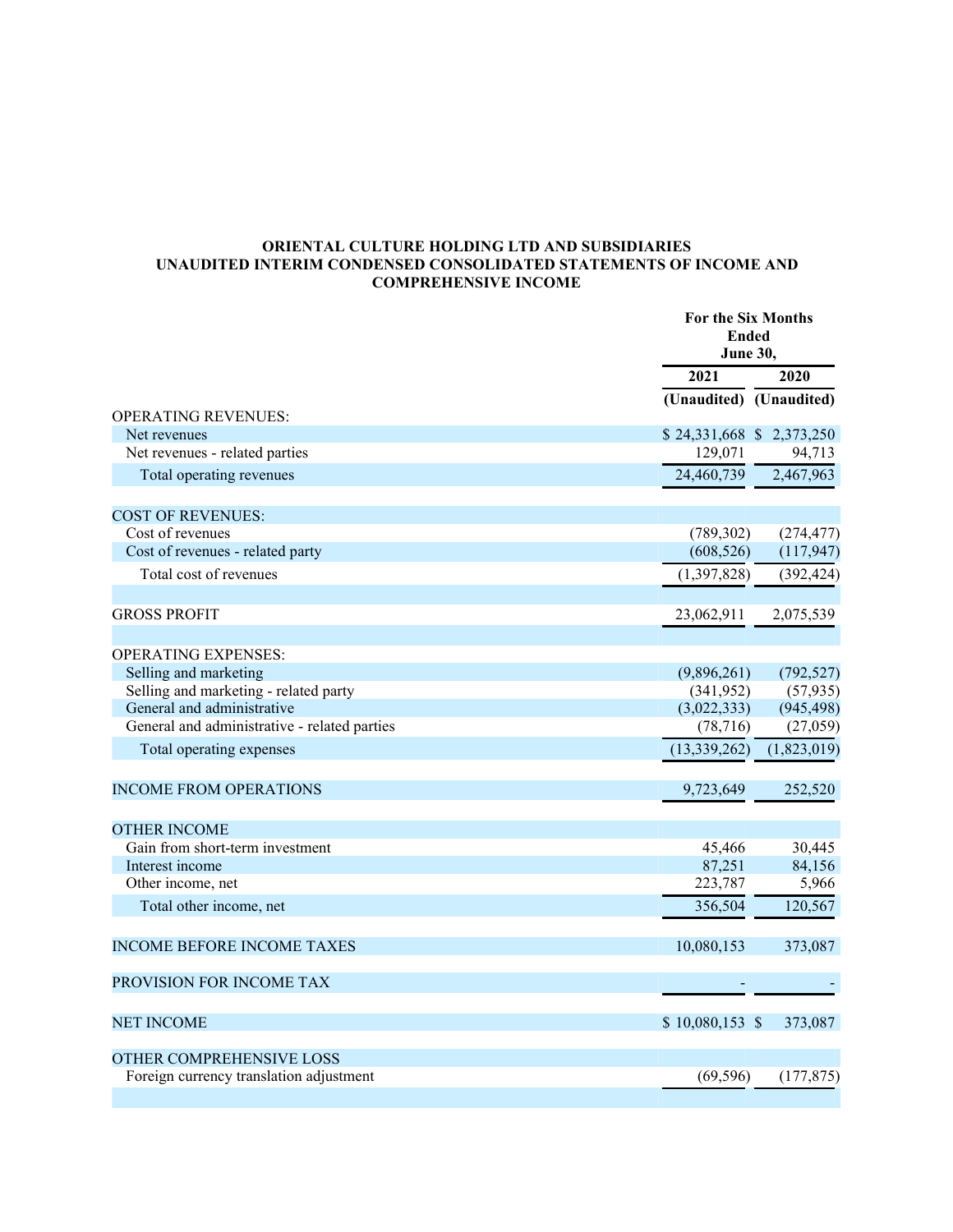| <b>COMPREHENSIVE INCOME</b>                | $$10,010,557$ \$ 195,212 |
|--------------------------------------------|--------------------------|
|                                            |                          |
| WEIGHTED AVERAGE NUMBER OF ORDINARY SHARES |                          |
| Basic and diluted                          | 15,190,000<br>20,444,712 |
|                                            |                          |
| EARNINGS PER SHARE                         |                          |
| Basic and diluted                          | $0.49 \text{ s}$<br>0.02 |
|                                            |                          |

# **ORIENTAL CULTURE HOLDING LTD AND SUBSIDIARIES UNAUDITED INTERIM CONDENSED CONSOLIDATED BALANCE SHEETS**

|                                        | <b>June 30,</b><br>2021 | December 31,<br>2020      |  |
|----------------------------------------|-------------------------|---------------------------|--|
| <b>ASSETS</b>                          | (Unaudited)             |                           |  |
| <b>CURRENT ASSETS</b>                  |                         |                           |  |
| Cash and cash equivalents              | $$42,631,671$ \$        | 24,036,174                |  |
| Short-term investment                  | 2,426,184               | 1,056,286                 |  |
| Accounts receivable, net               | 667,331                 | 402,428                   |  |
| Account receivable - related parties   | 21,827                  |                           |  |
| Other receivables and prepaid expenses | 1,418,488               | 199,515                   |  |
| Deposit                                |                         | 13,333,538                |  |
| Total current assets                   | 47,165,501              | 39,027,941                |  |
| PROPERTY AND EQUIPMENT, NET            | 731,755                 | 372,215                   |  |
|                                        |                         |                           |  |
| <b>OTHER ASSETS</b>                    |                         |                           |  |
| Prepayment                             | 928,778                 |                           |  |
| Escrow                                 | 600,000                 | 600,000                   |  |
| Investment                             | 540,990                 | 535,617                   |  |
| Right-of-use assets                    | 23,050                  |                           |  |
| Intangible assets, net                 | 479,496                 | 572,992                   |  |
| Total other assets                     | 2,572,314               | 1,708,609                 |  |
| <b>Total</b> assets                    |                         | \$50,469,570 \$41,108,765 |  |
|                                        |                         |                           |  |
| LIABILITIES AND SHAREHOLDERS' EQUITY   |                         |                           |  |
| <b>CURRENT LIABILITIES</b>             |                         |                           |  |
| Accounts payable                       | $$3,120,176$ \$         | 4,831,394                 |  |
| Accounts payable - related parties     | 106,263                 | 1,229,381                 |  |
| Deferred revenue                       | 3,109,528               | 243,355                   |  |
| Other payables and accrued liabilities | 330,878                 | 1,043,383                 |  |
| Lease liabilities                      | 20,995                  |                           |  |
| Other payables - related parties       | 6,707                   | 7,312                     |  |
| Taxes payable                          | 195,220                 | 184,694                   |  |
| Total current liabilities              | 6,889,767               | 7,539,519                 |  |
| <b>Total liabilities</b>               | 6,889,767               | 7,539,519                 |  |